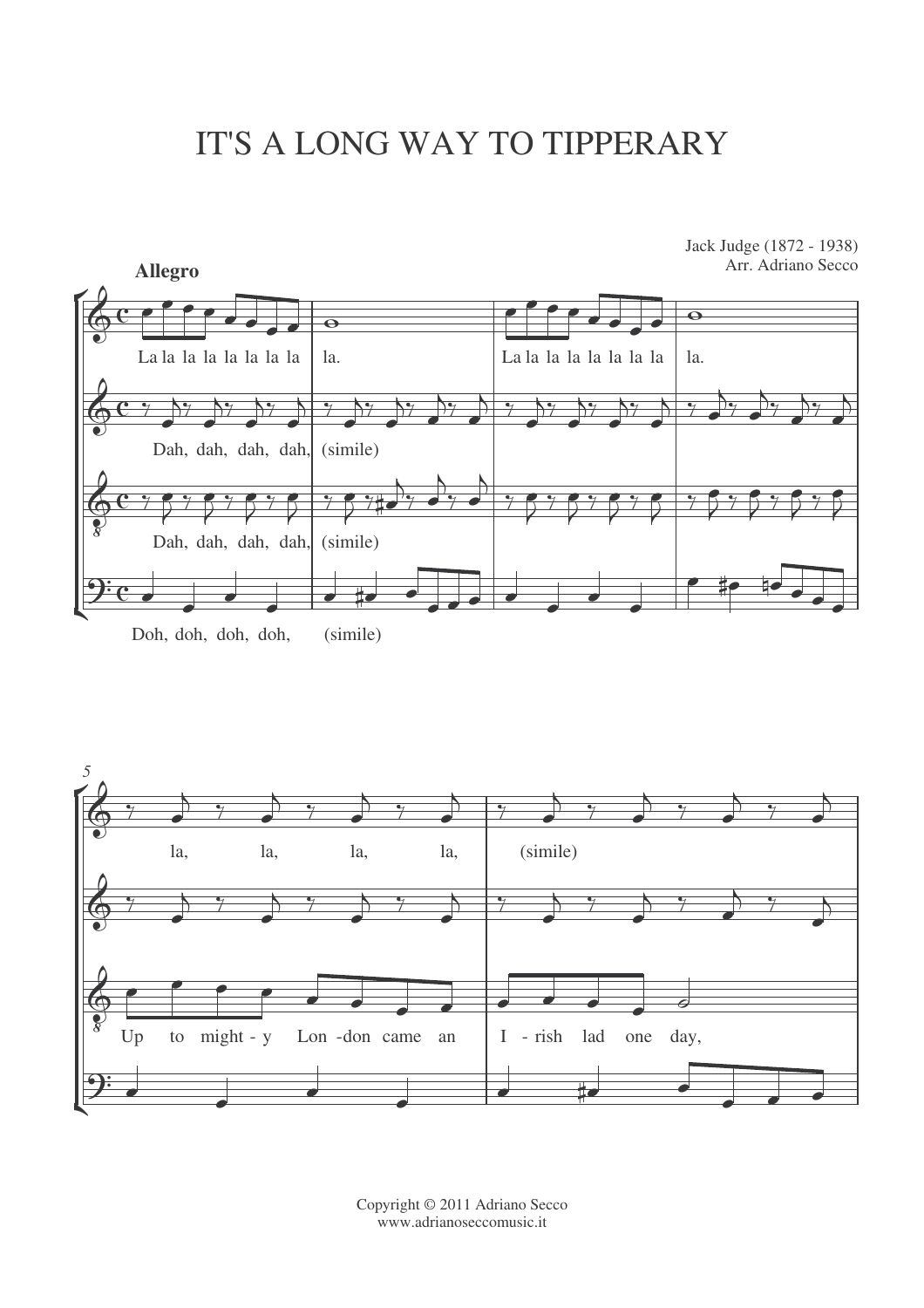



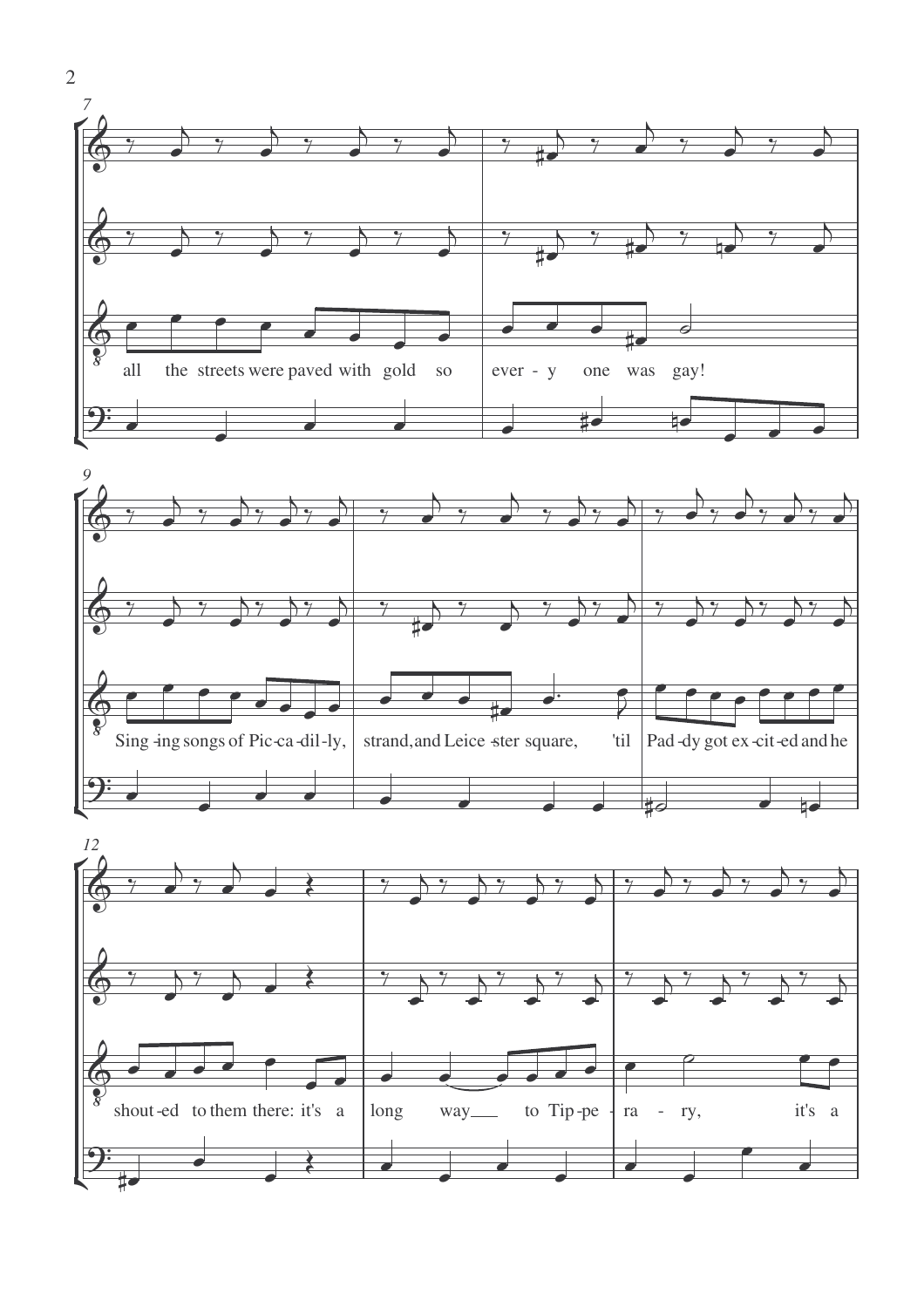



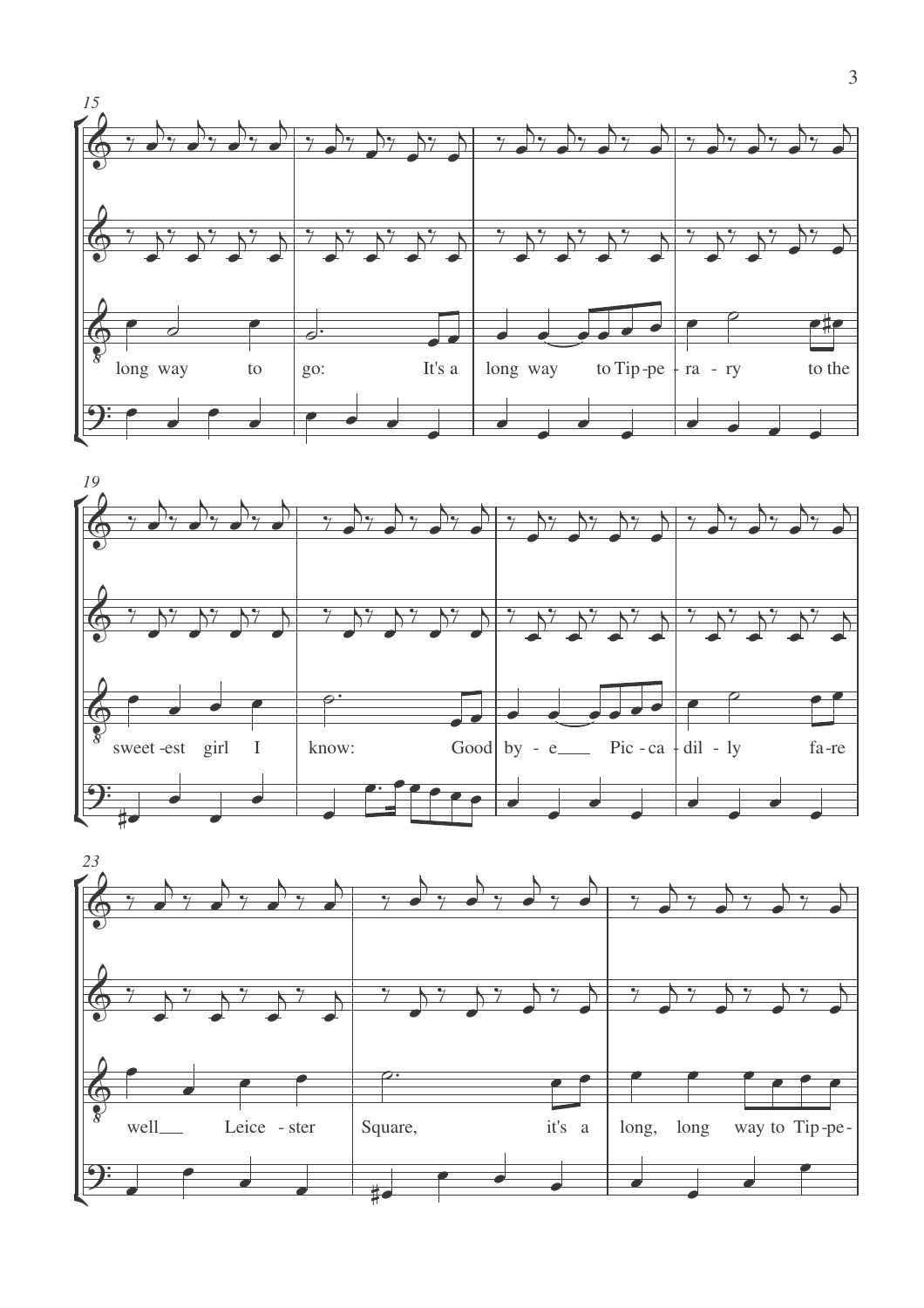



(simile) *33*



4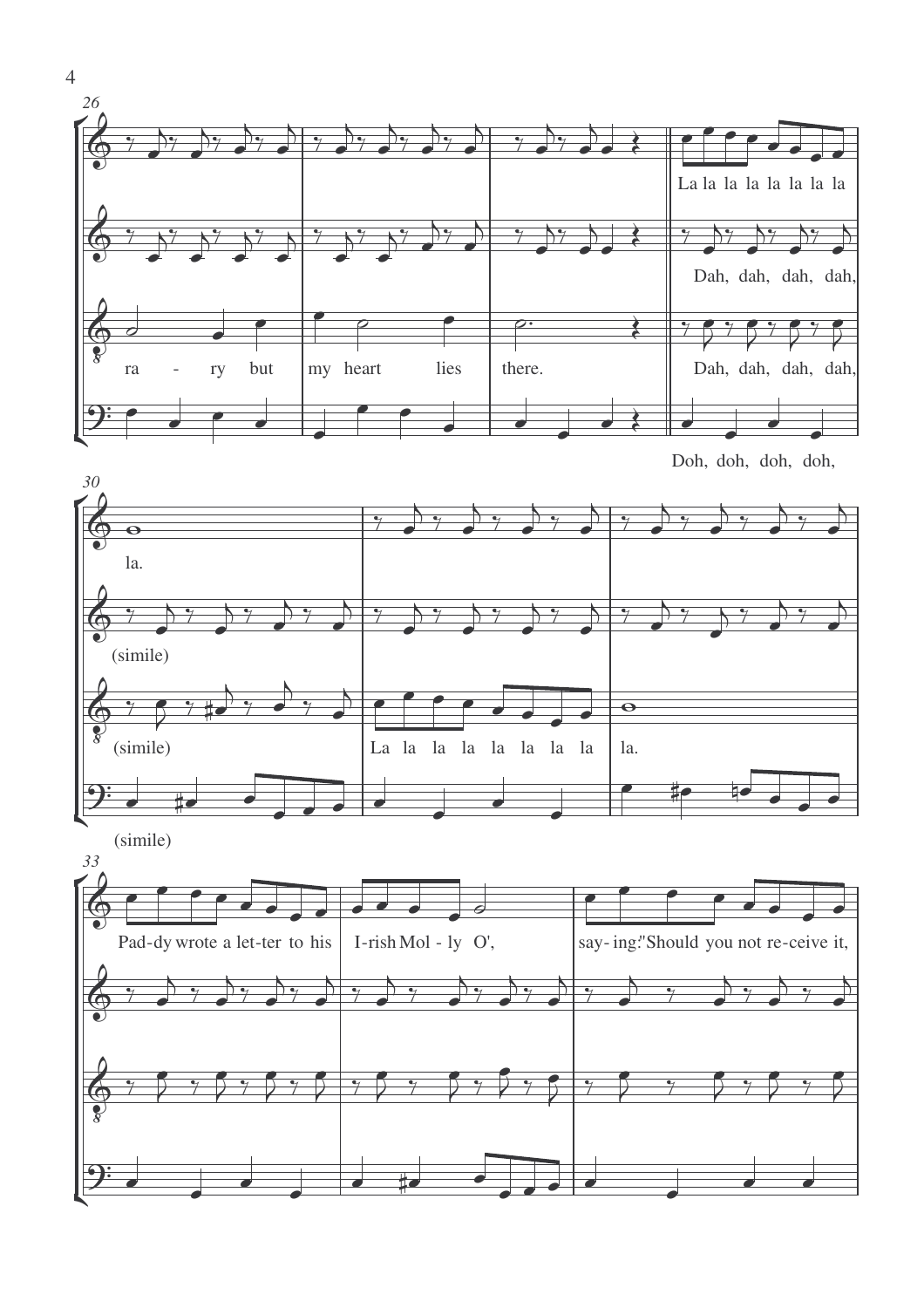



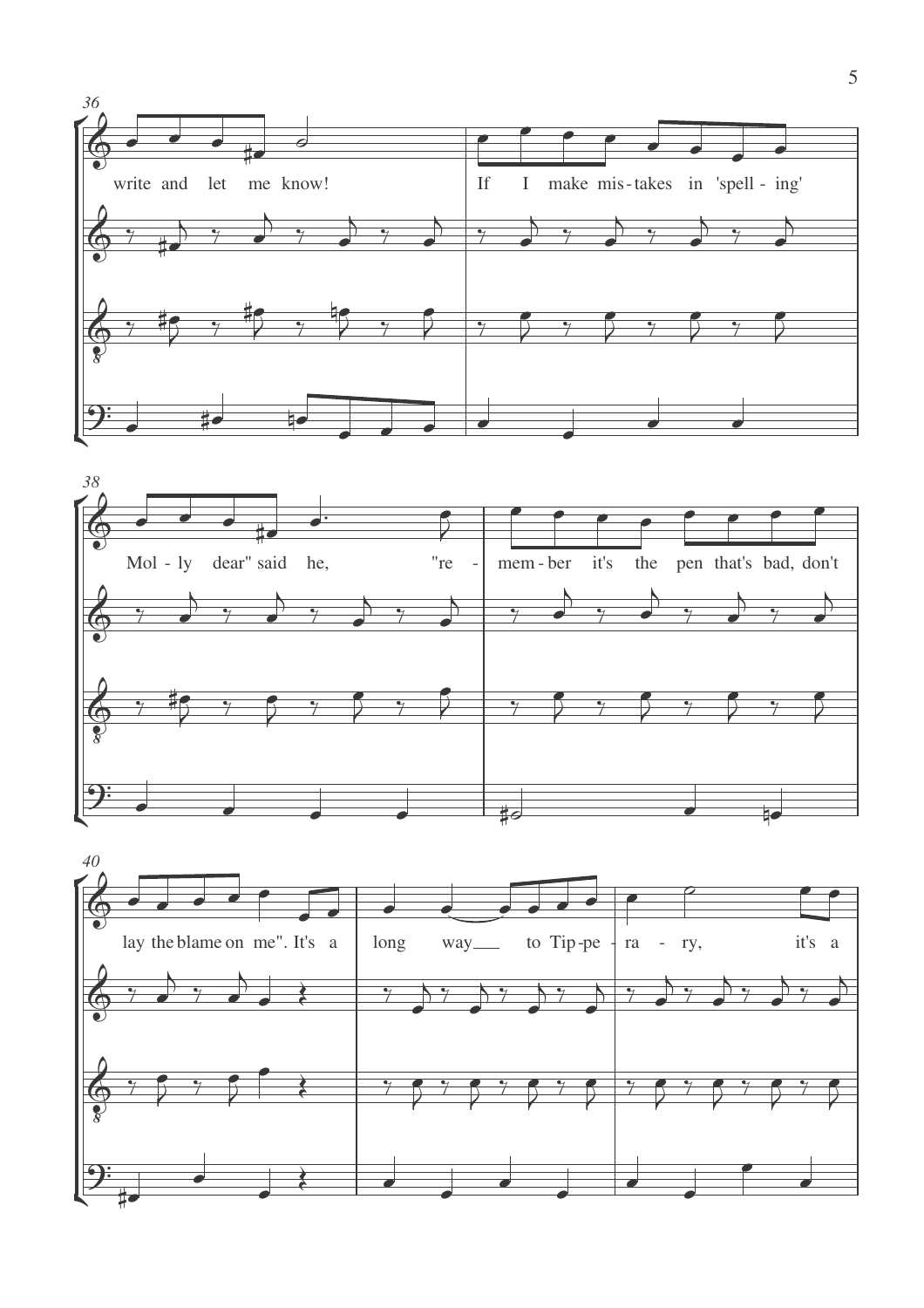





6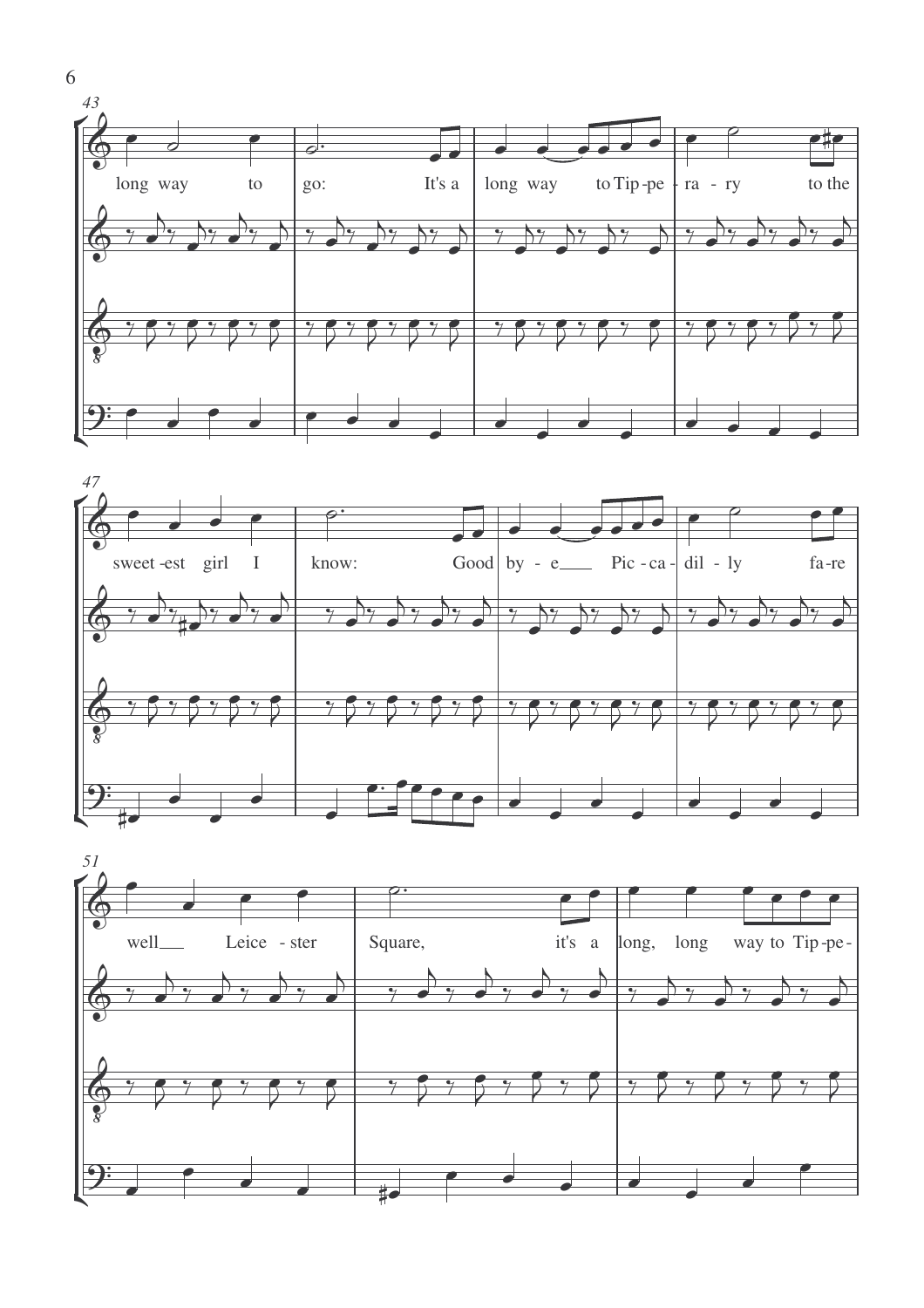

Doh, doh, doh, doh,

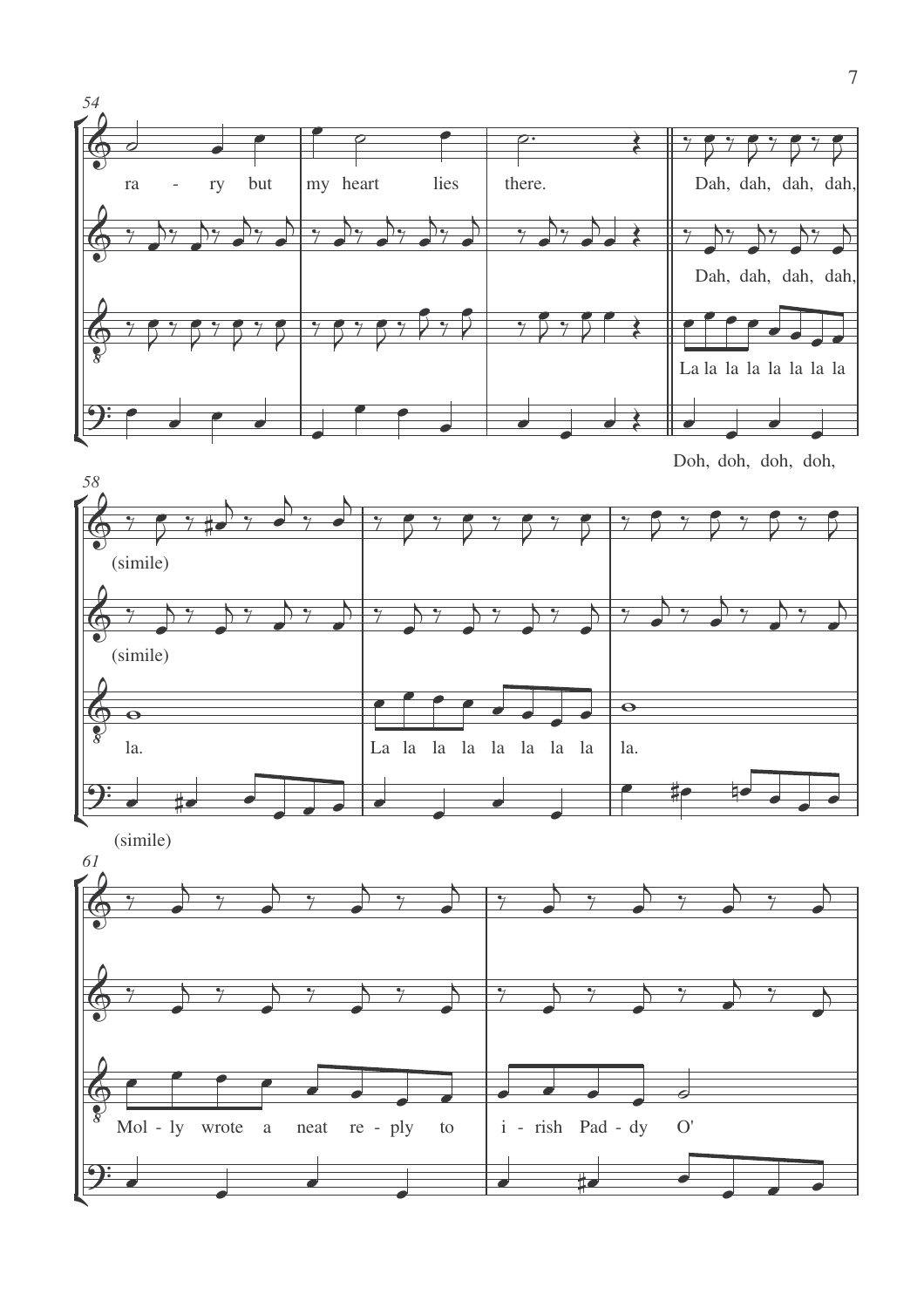





8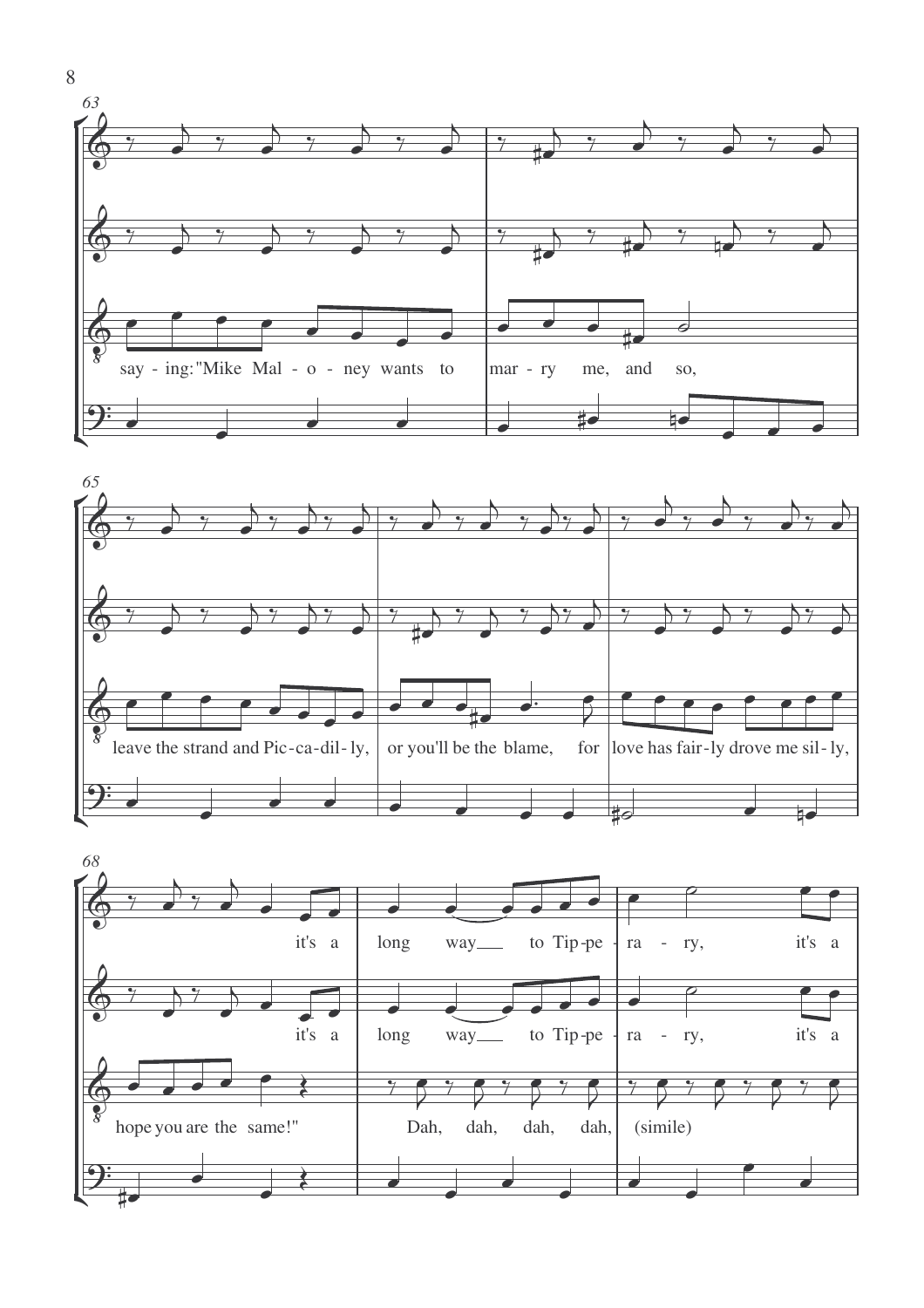